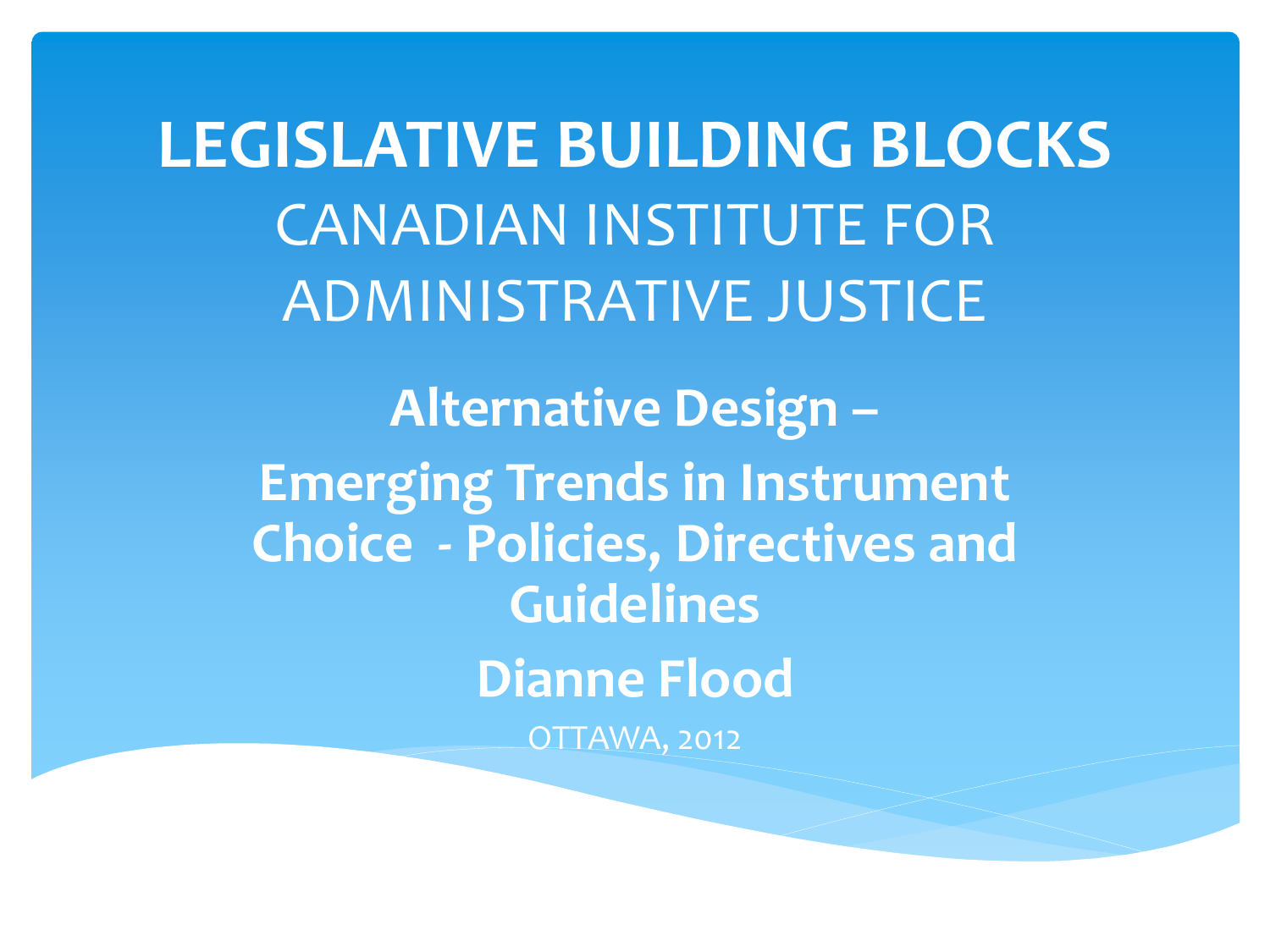## Policies, Directives, And Guidelines – a "soft law" alternative

- BC's Administrative Justice Office was responsible for administrative justice reform for tribunals and other statutory decision makers within government.
- The AJO worked closely with leg drafters and policy developers on new initiatives and and also developed a series of papers, including:
- *"Development and Use of Policies and Guidelines in the Decision Making Process"* - a Discussion paper – has case citations and legislative examples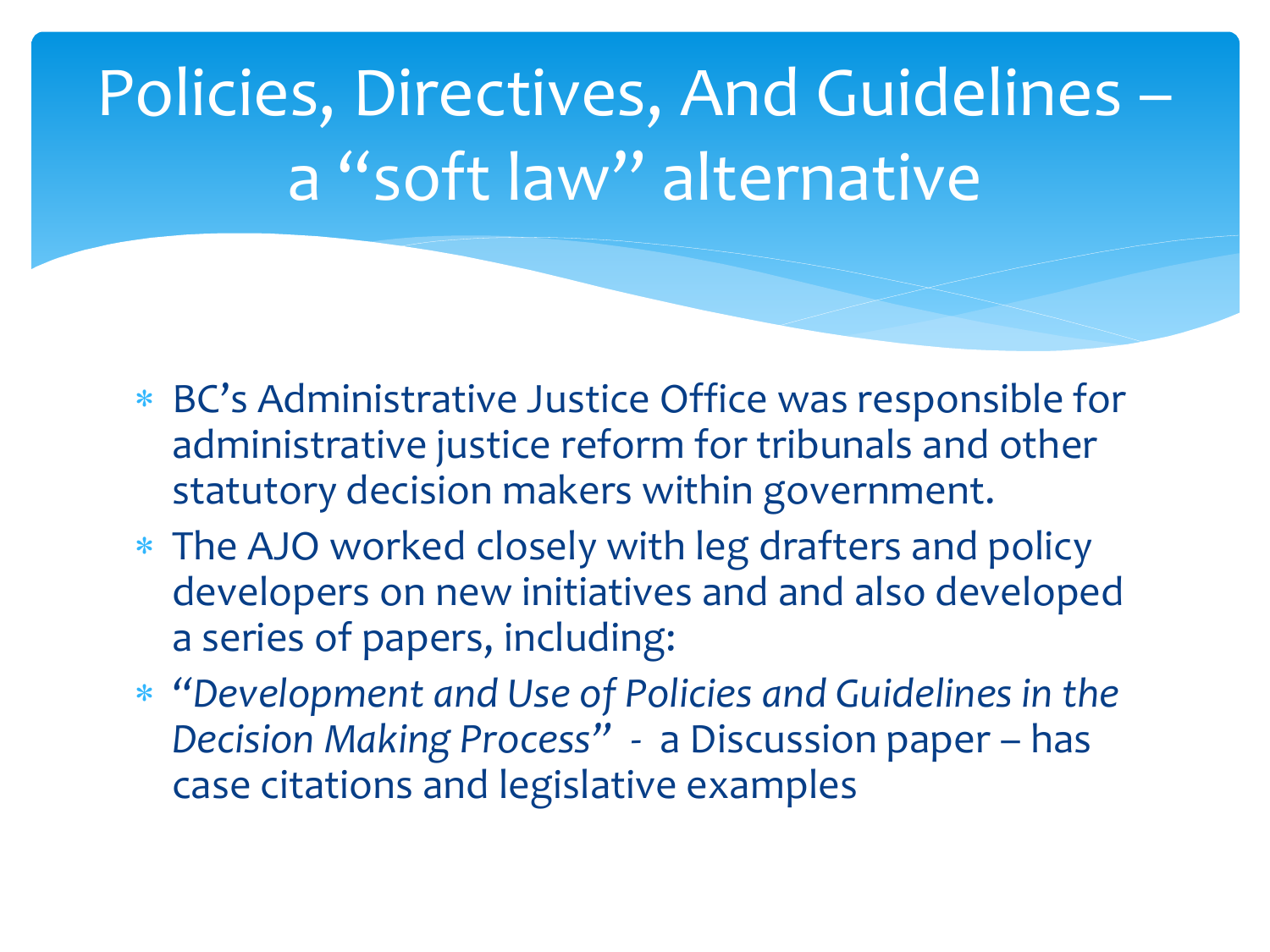#### WHAT ARE THEY?

- FORMAL Rules, Manuals, usu. authorized by statute or regulation
- INFORMAL Directives, Guidelines, Fact Sheets, Memoranda, Emails for which express statutory authority is not required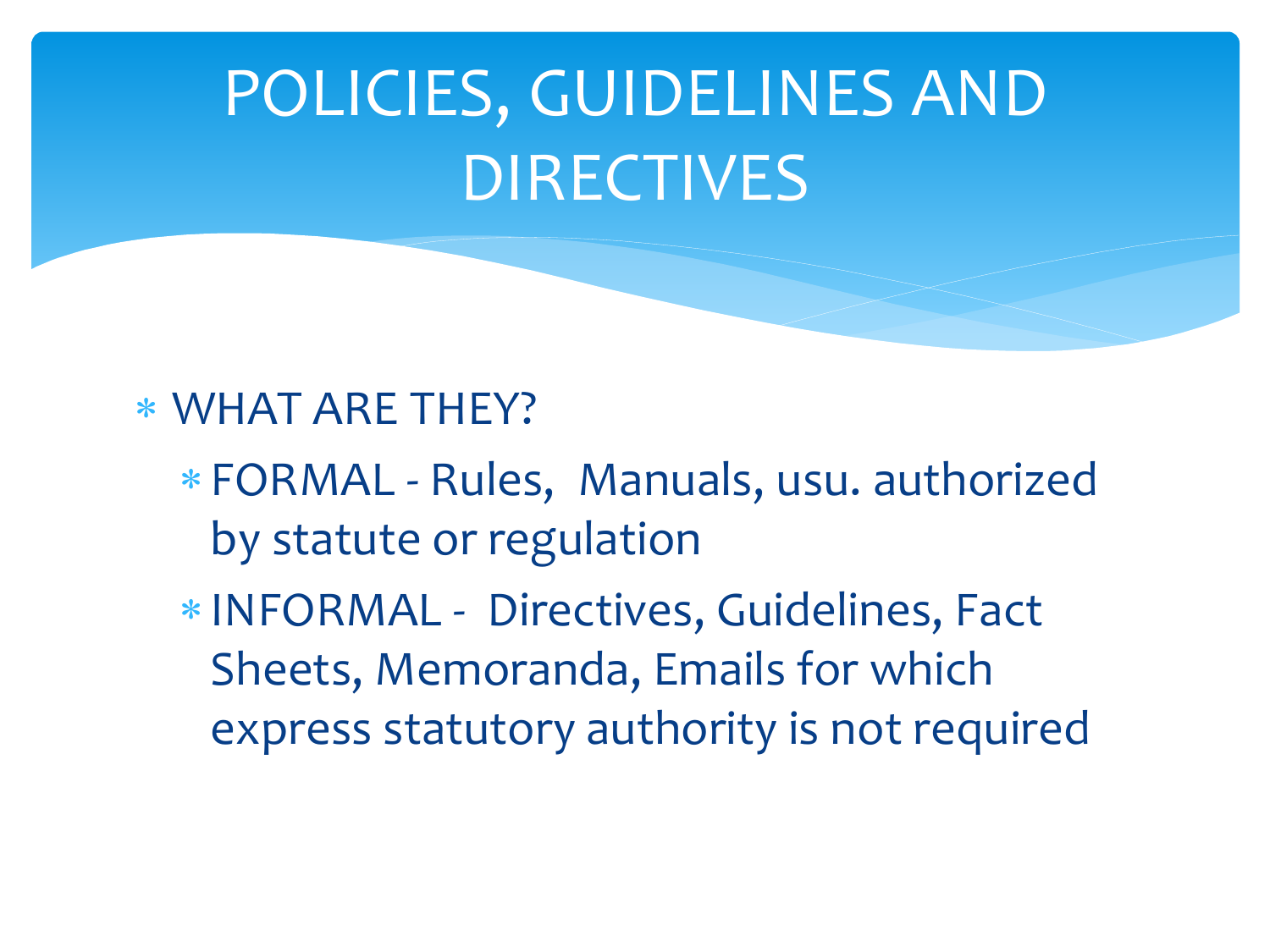#### WHO MAY MAKE

- INTERNAL TO GOVERNMENT Ministers, DM's, **Directors**
- ARM'S LENGTH/QUASI-JUDICIAL Administrative Tribunals, Commissions
- REGULATORS, LICENSING AUTHORITIES Who may be internal or arm's length to gov't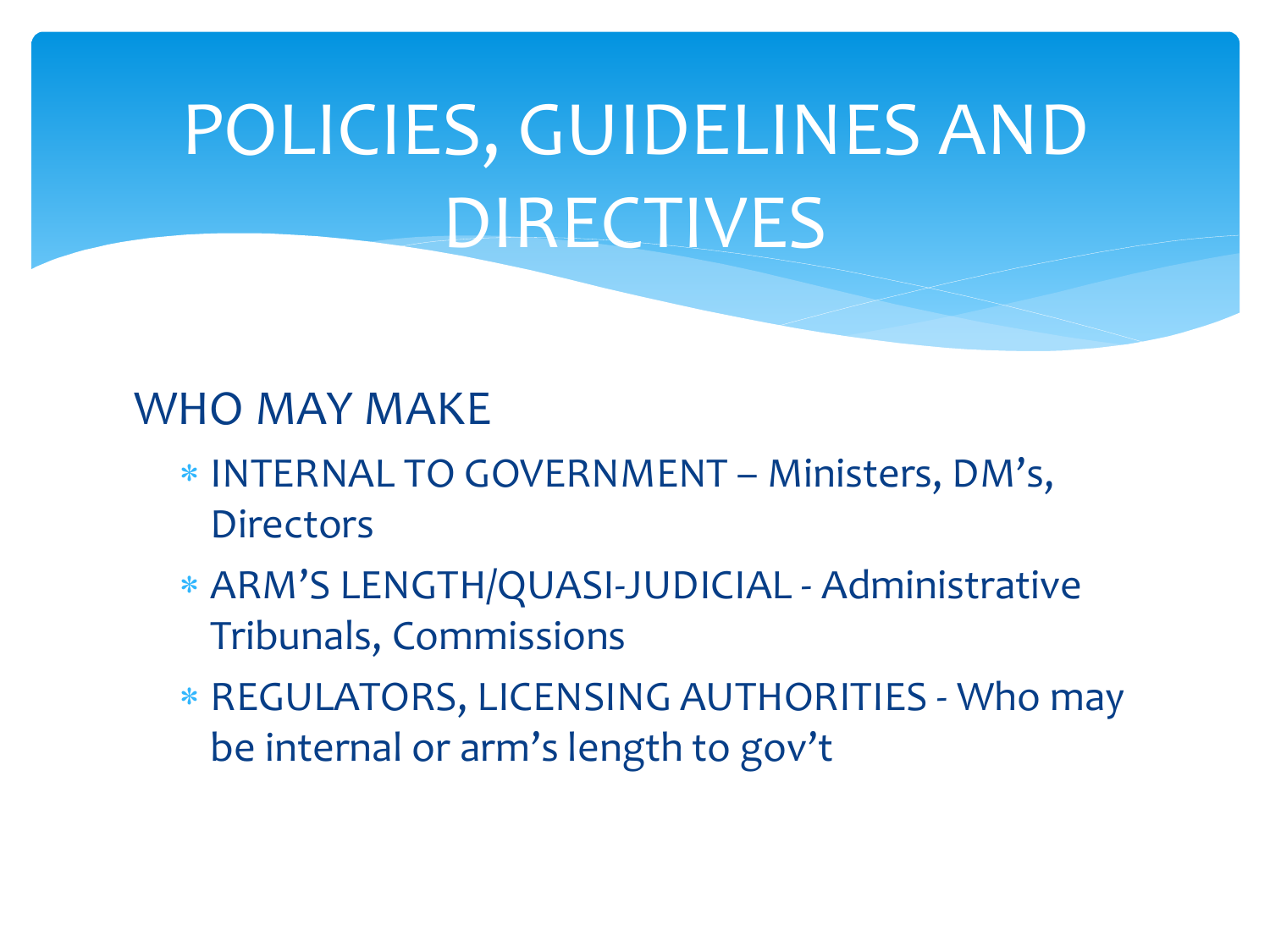#### **Difference from some other tools**

- Regulations are more formal and clearly have force of law as legislative documents, but like legislation can be very inflexible, and difficult to change
- Incorporation by reference who develops them and has "ownership" – another entity or the entity who is applying. With ownership, can come greater flexibility (can control the revision process) and also greater accountability and responsibility for content (can't simply pass off as set by another entity)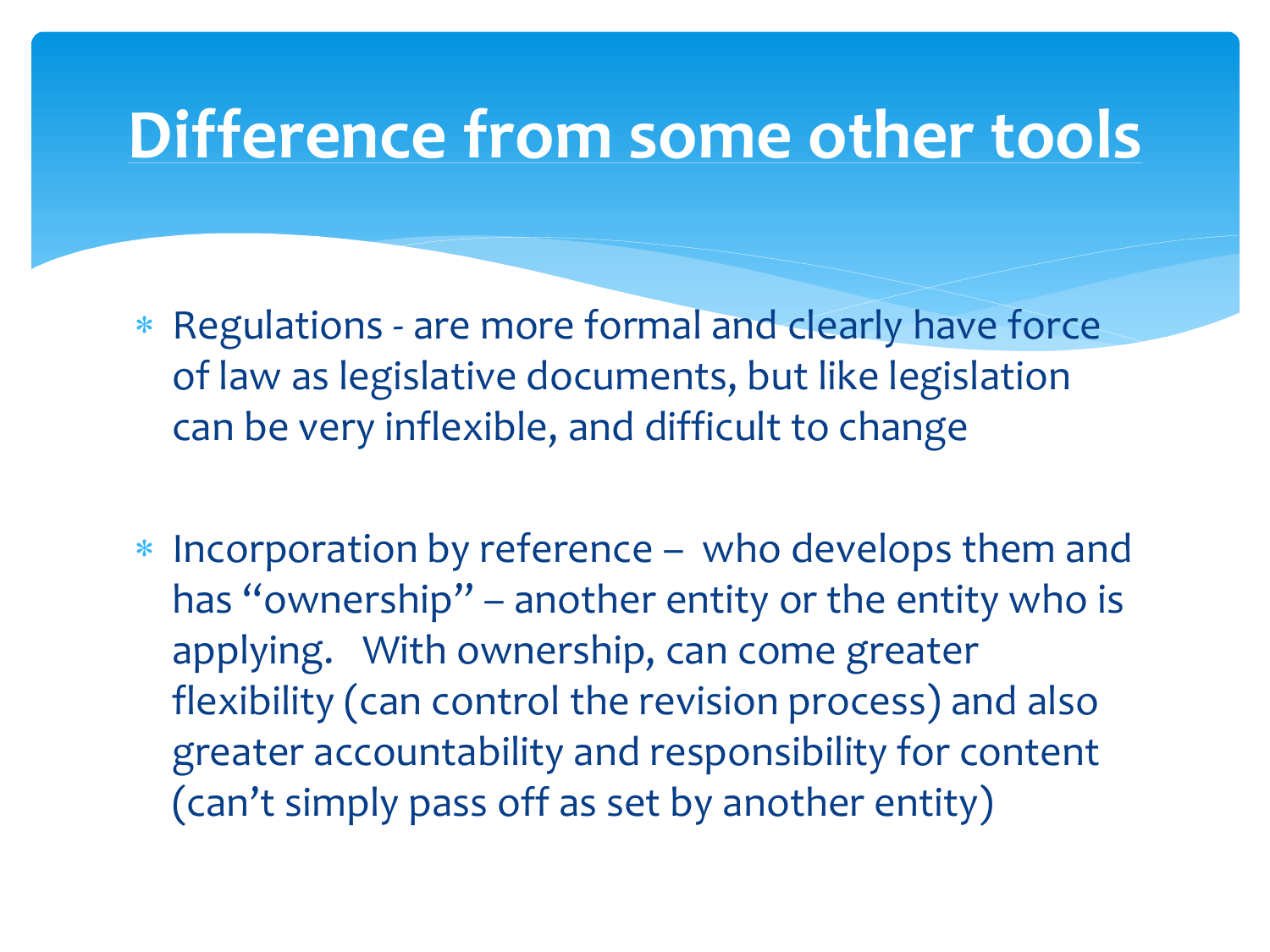- WHY USE PDG's
- FILL IN THE DETAIL
- PROVIDE FLEXIBILITY
- PROVIDE CONSISTENCY
- \* AS AN INFORMATION TO TOOL
- EASE OF PROCESS TO MAKE OR REVISE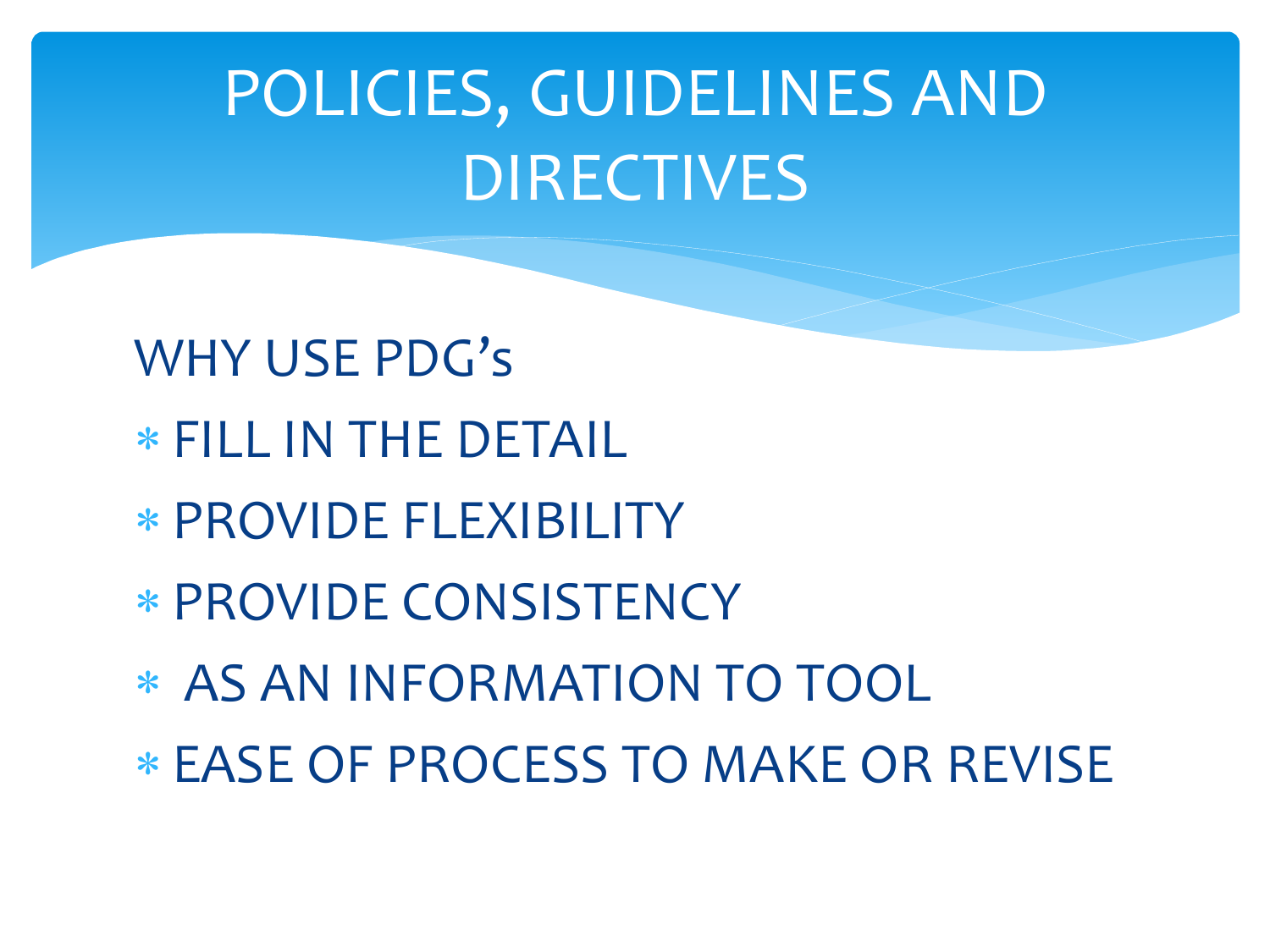# To supply greater detail

- there is simply too much detail: legislation simply cannot address all of it – this applies particularly in commercial, industrial, or trade regulatory schemes, with licenses, permits, permissions, etc.
- the matter is highly technical the terminology, standards and other aspects demand a high degree of specific knowledge – for example in medical or scientific fields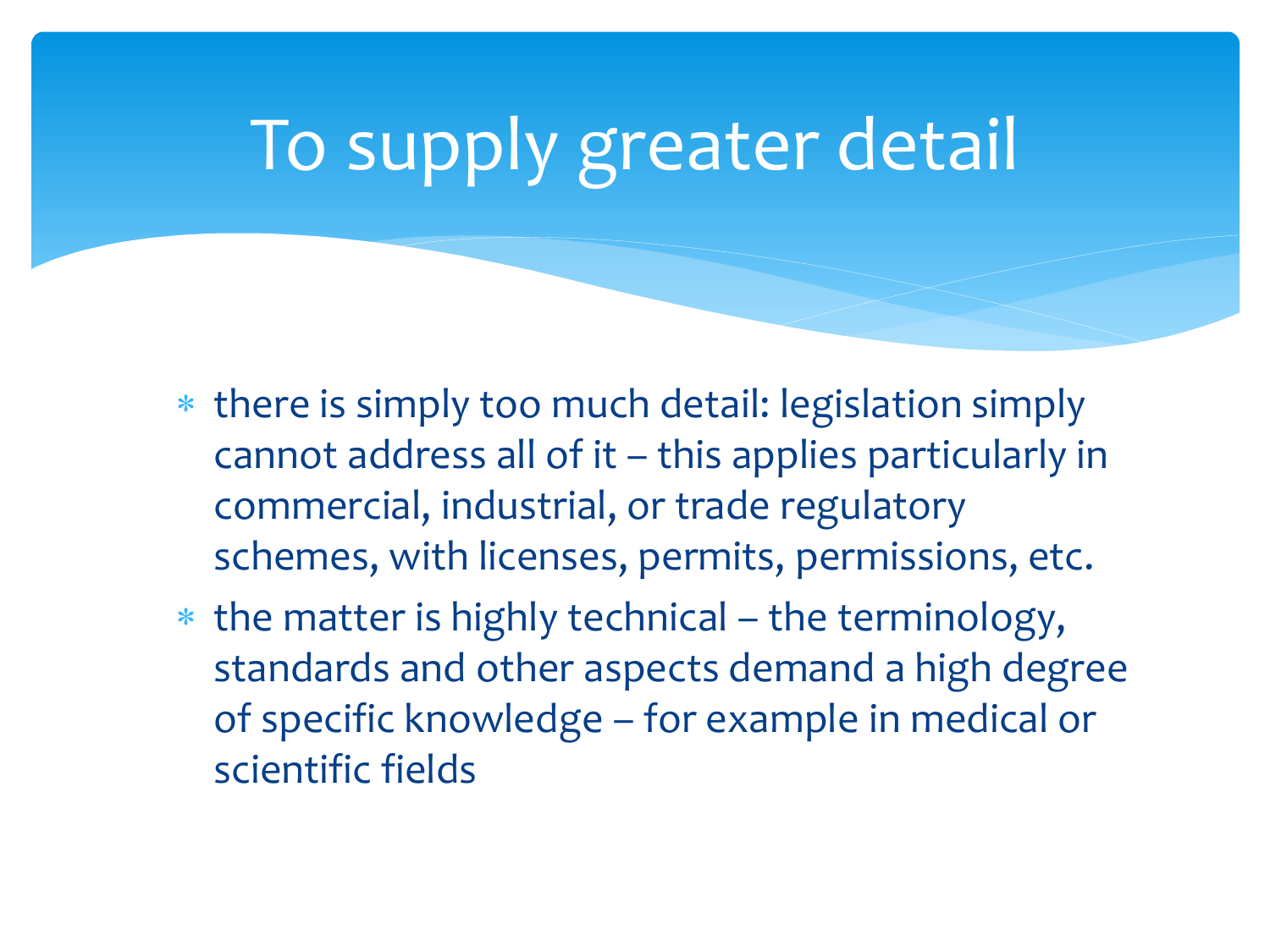To meet a need for flexibility that legislation just cannot provide

- a high level of variation
	- too many circumstances to consider
	- too many possible variations in those circumstances
- things are always changing so to avoid "freezing" at a given point in time
- $*$  still too many unknowns the matter being addressed is new and evolving, and a high level of change may be anticipated.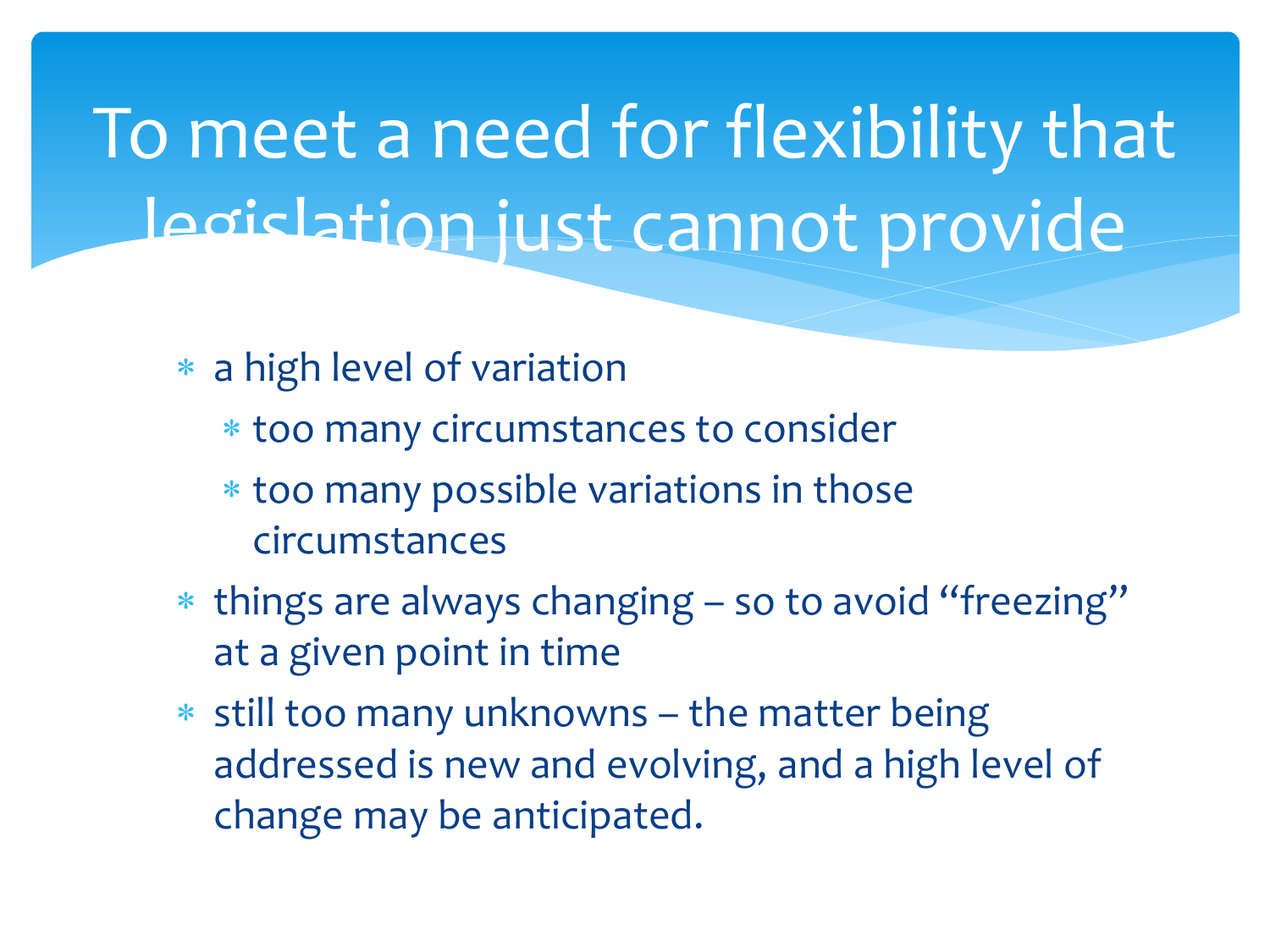# To provide consistency, with flexibility

- to provide a clear statement of how the SDM itself interprets it legislation and how it will apply it – valuable especially when lots of variation, numerous persons making decisions
- to try to ensure as much as possible that like circumstances are decided alike, while ensuring individual circumstances are reflected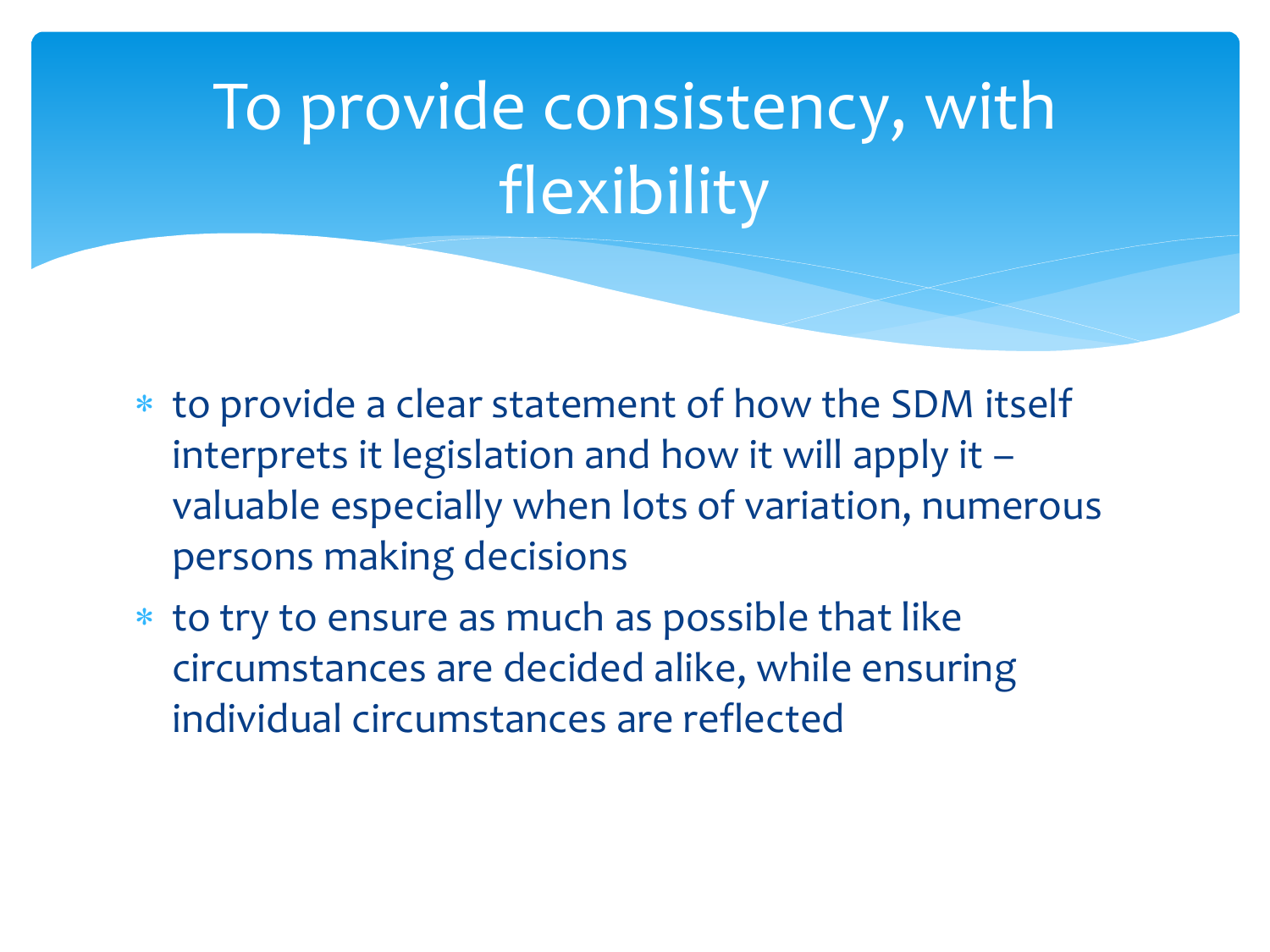### As an education and training tool

 to enable an agency to proactively deal with a problem in a cohesive and comprehensive manner, rather than incrementally and reactively on a case-by-case basis

 to assist users and members of the public to predict how an agency is likely to exercise its statutory discretion so users can arrange their affairs accordingly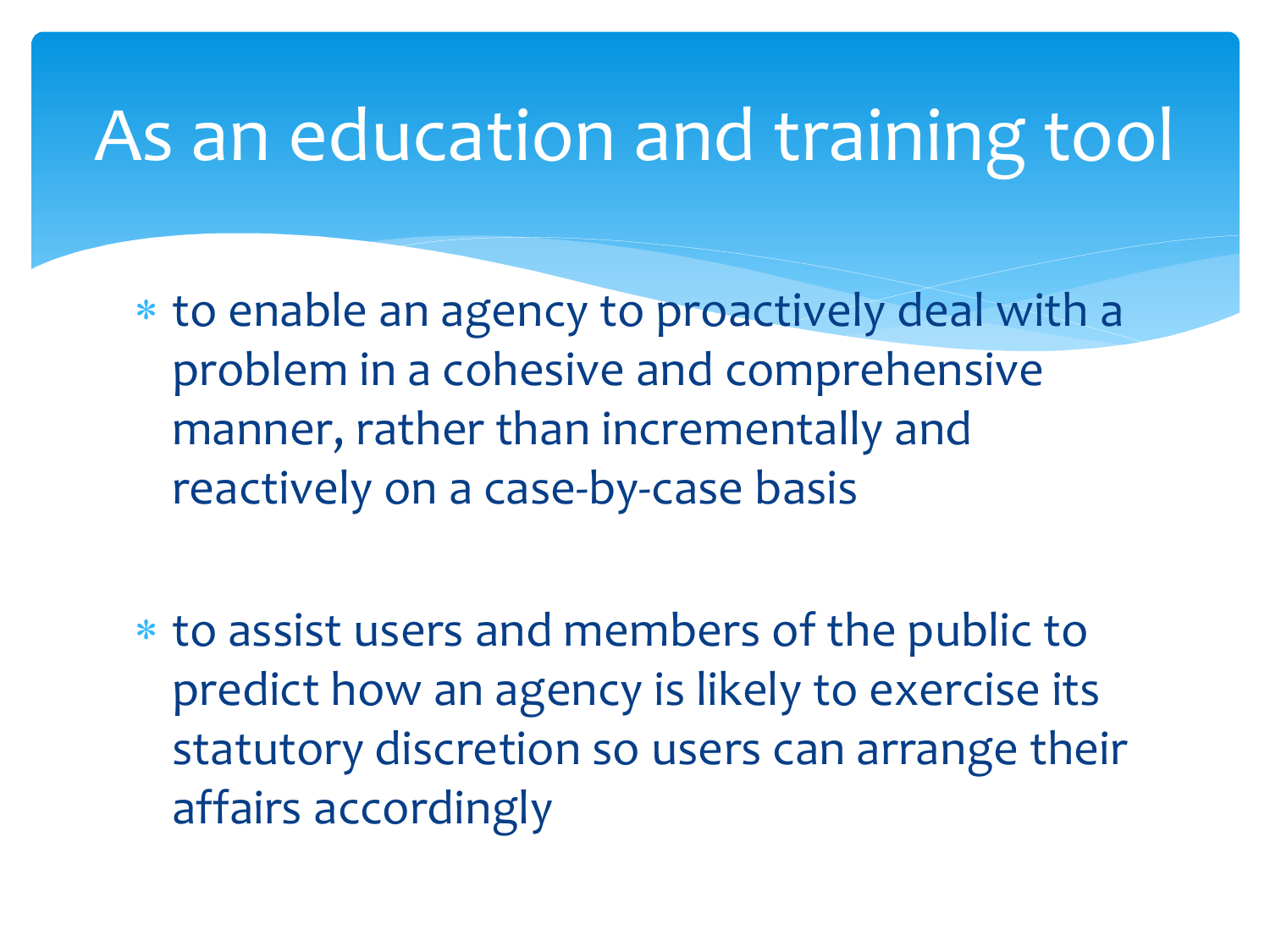### EASE OF PROCESS

- No set process required to be followed
- May be by internal document
- Legal language may be limited
- Can be fast and easy to change
- May remove or distance from political arena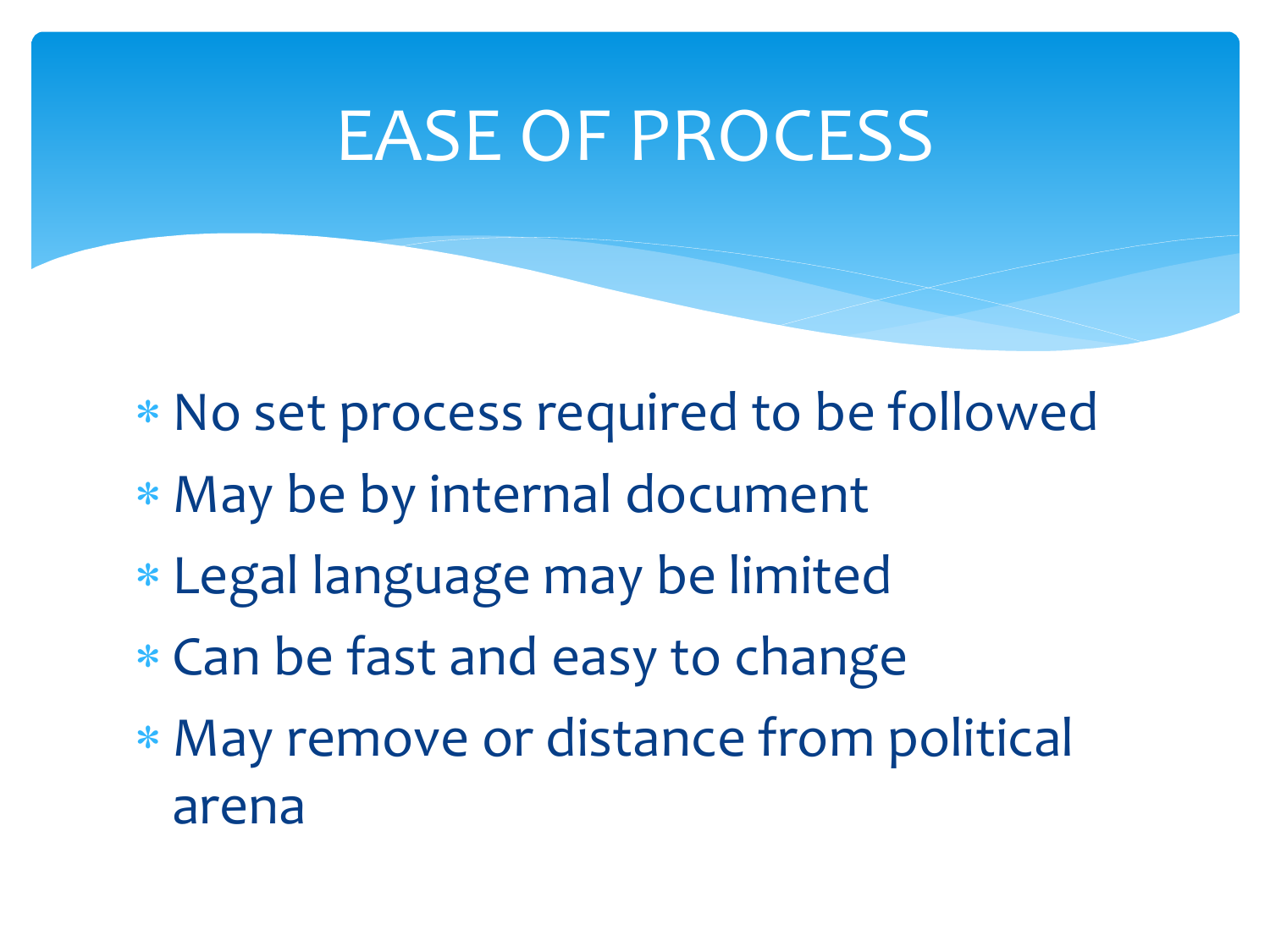VARIETY OF USES MAY BE ABOUT SUBSTANTIVE - THE WHAT PROCEDURE – HOW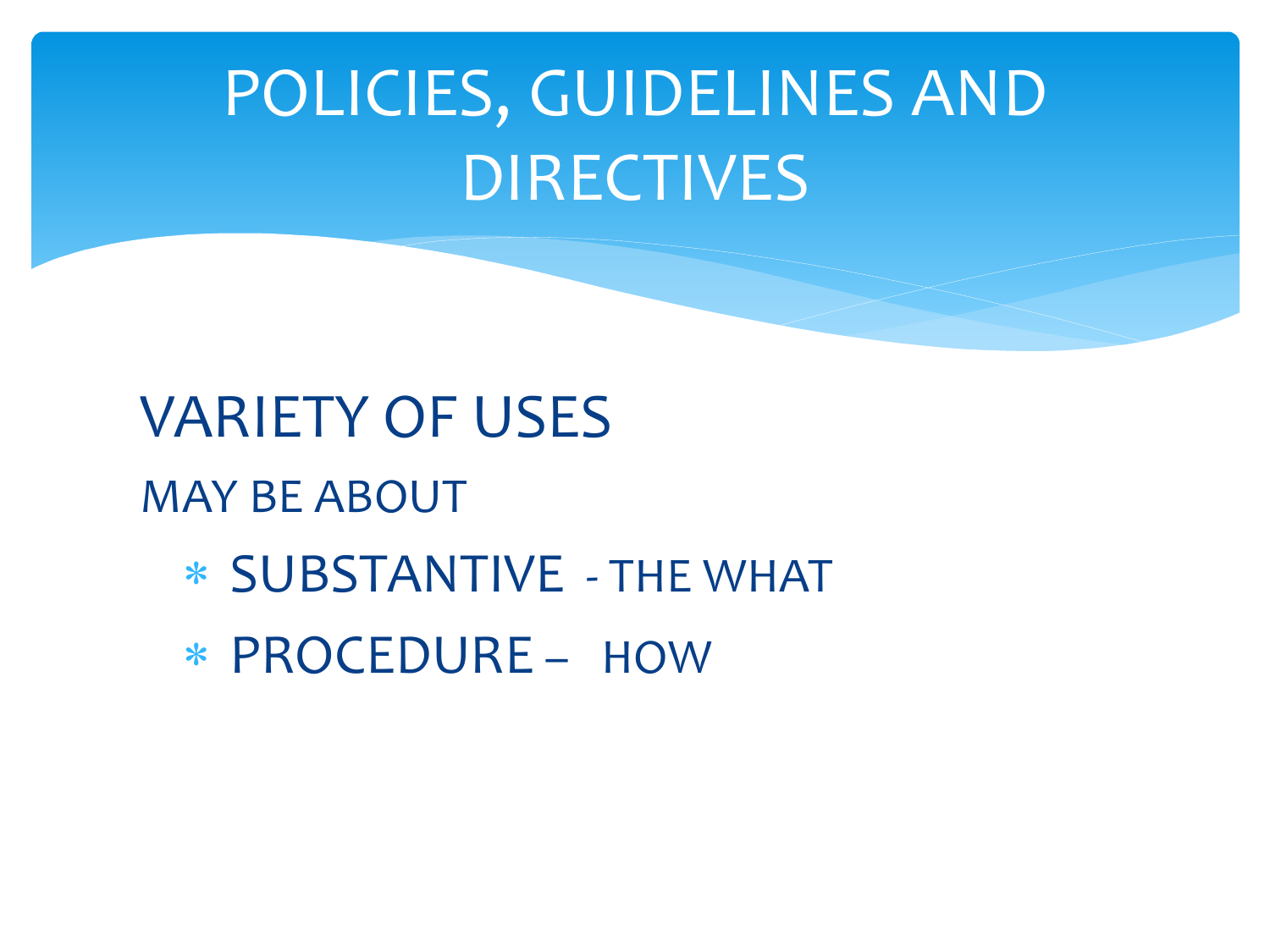### SOME ISSUES & DISADVANTAGES

- "QUESTIONABLE" LEGAL STATUS
- LACK OF TRANSPARENCY AND ACCOUNTABILITY
- POTENTIAL GAPS OR INCONSISTENCIES BETWEEN THE LEGISLATION AND THE PDG'S
- LACK OF PUBLIC PROCESS WHEN MAKING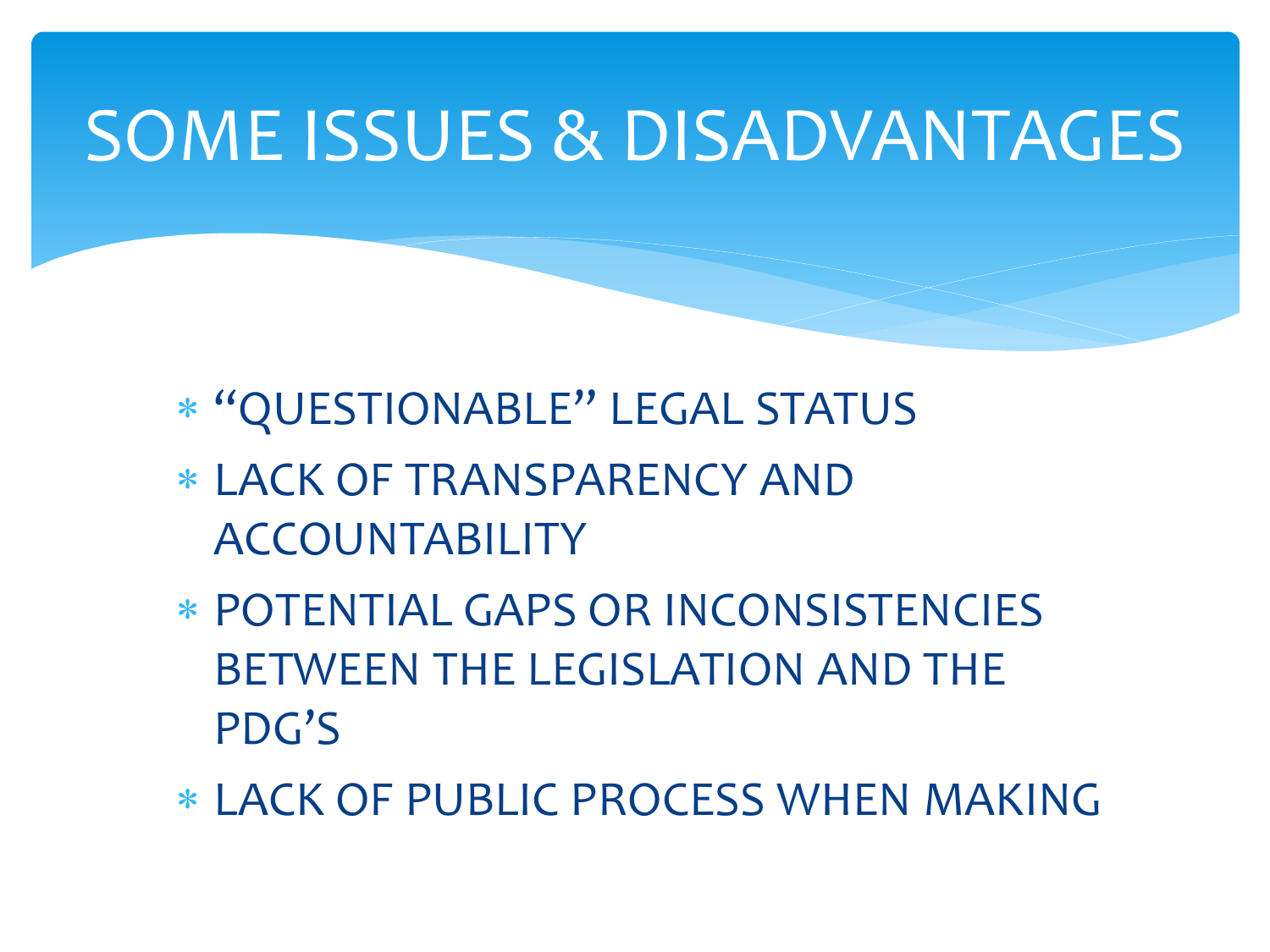#### LEGAL STATUS

#### PDG's

- ARE "SOFT LAW"
- ARE NOT BINDING
- NEED TO BE CAREFUL DO NOT FETTER EXERCISE OF DISCRETION IN APPLICATION
- BUT MAY RAISE EXPECTATIONS THAT MIGHT BE ENFORCEABLE
- MAY BE LOOKED AT FOR GOV'T'S OWN **COMPLIANCE**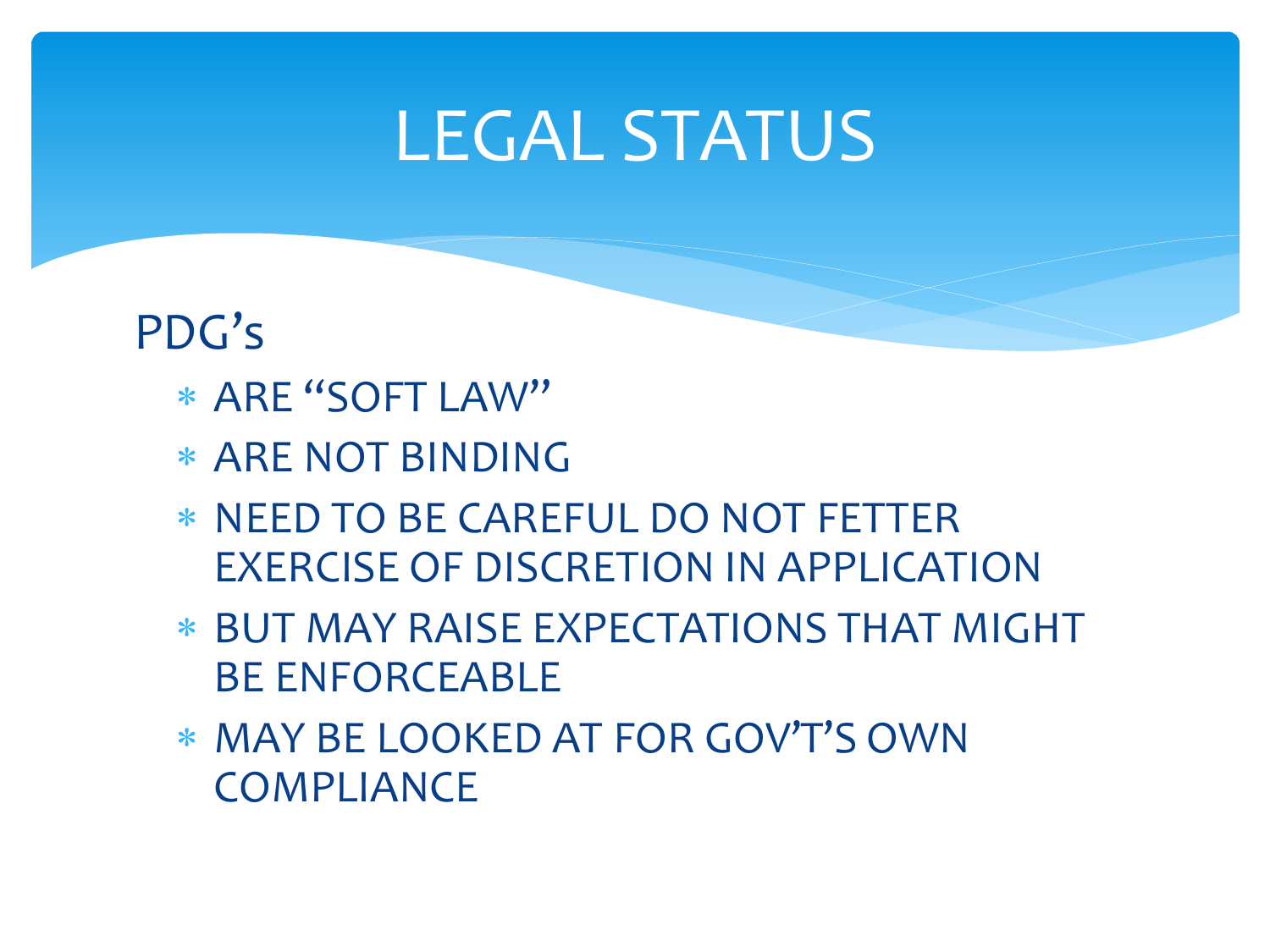# **Potential Lack of Transparency and Accountability:**

 The lack of a formal process - PDG's may be developed and implemented without any public or stakeholder process

 The lack of public access - may be problematic for individuals to know policies exist, and where to find them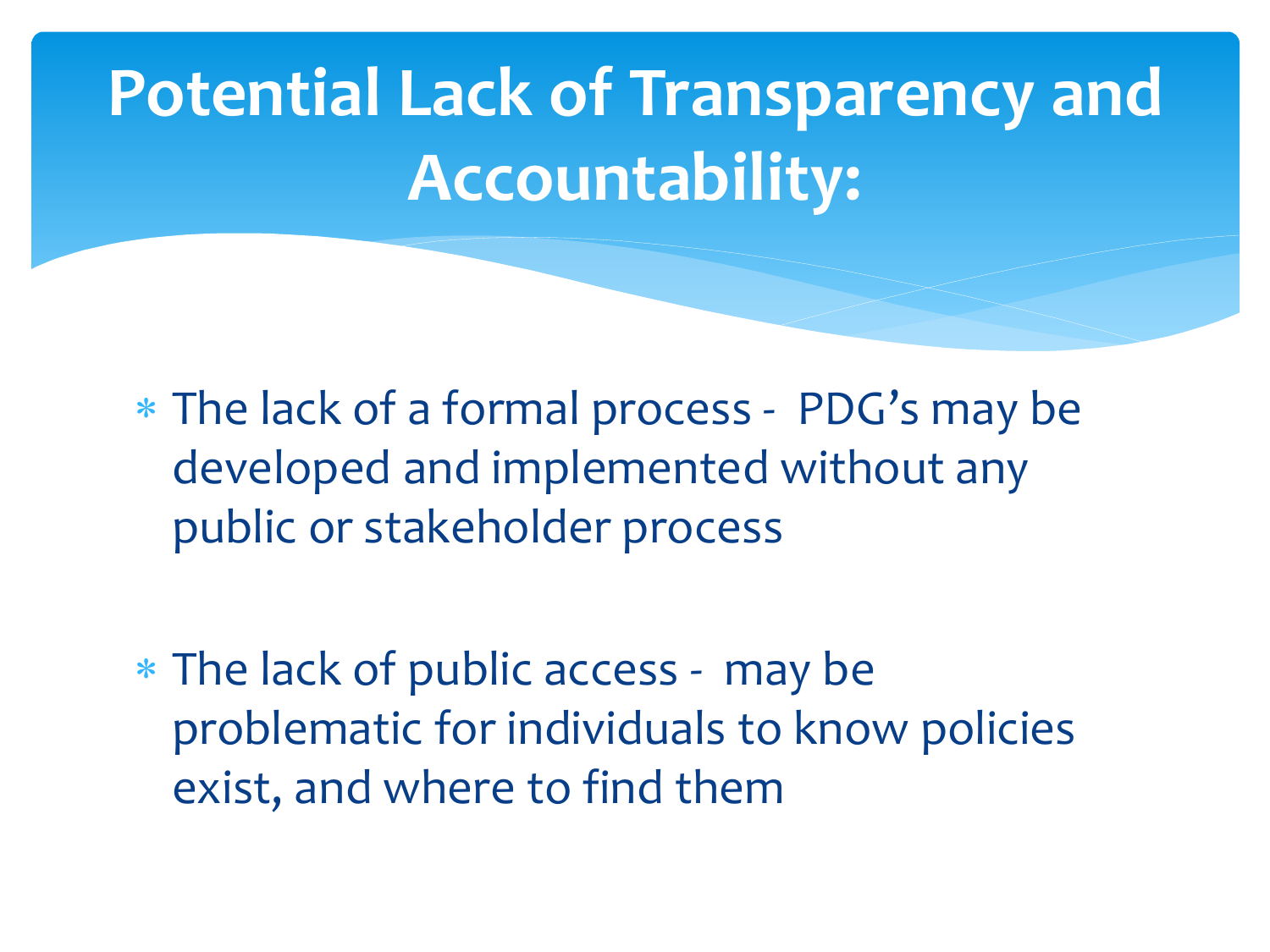## **Potential Gaps or inconsistencies between the legislation and the PDG's**

- Persons responsible for drafting instructions are not the same as the persons who develop the PDG's that implement the legislation, so can be gaps in the understanding of what was intended when the legislation was drafted
- May not reflect what government intended, so usurp government's role
- May be erroneously looked to as if "superior" to legislation